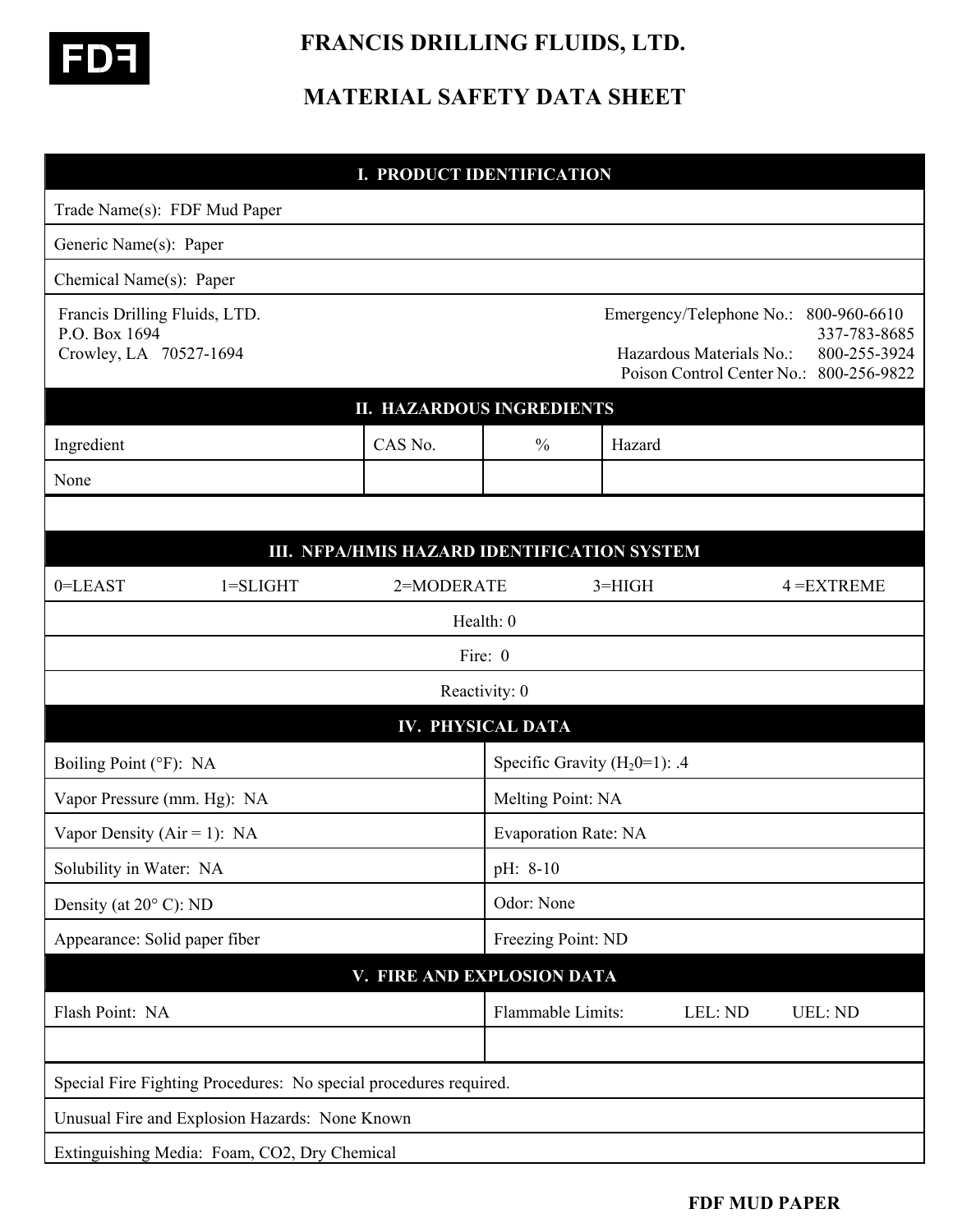#### **VI. REACTIVITY**

Stability: Stable

Hazardous Polymerization: None

Incompatibility: None

Hazardous Decomposition: None

### **VII. HEALTH HAZARD INFORMATION**

Routes of Exposure and Effects:

Skin: Dryness of skin

Eyes: Irritant to eyes

Inhalation: Acute (Short term) exposure exceeding the PEL may cause irritation of the respiratory tract resulting in a dry cough.

Ingestion: None reported.

Permissible Exposure Limits: (for air contaminants)

OSHA PEL (8hr. TWA): Total dust - 15 mg/m3; Respirable Dust 5 mg/m3; Crystalline Quartz (respirable) .1 mg/m3

ACGIH TLV: Total Dust - ND; Respirable Dust - ND; Crystalline Quartz (respirable) .1 mg/m3

Carcinogenicity:

| Listed By NTP: ND | Listed By: IARC: ND | Listed By OSHA: ND       |
|-------------------|---------------------|--------------------------|
| Acute Oral LD50:  | Acute Dermal LD50:  | Aquatic Toxicology LC50: |

Emergency and First Aid Procedures:

Skin: Wash with soap and water until clean.

Eyes: Flush with water until irritation ceases.

Ingestion: None required.

Inhalation: Move to area free of dust, call a physician if irritation continues.

Additional Health Hazard Information::

### **VIII. HANDLING AND USE PRECAUTIONS**

Steps to be Taken if Material is Released or Spilled: Avoid breathing dust, wear respirator. Vacuum up material. Slippery when wet, avoid water.

Waste Disposal Methods: Dispose in accordance with all applicable federal, state and local regulations.

Handling and Storage Precautions: None

## **IX. INDUSTRIAL HYGIENE CONTROL MEASURES**

Ventilation Requirements: Mechanical, general room ventilation

Respirator: Use respirator approved by NIOSH/MSHA for silica bearing dust.